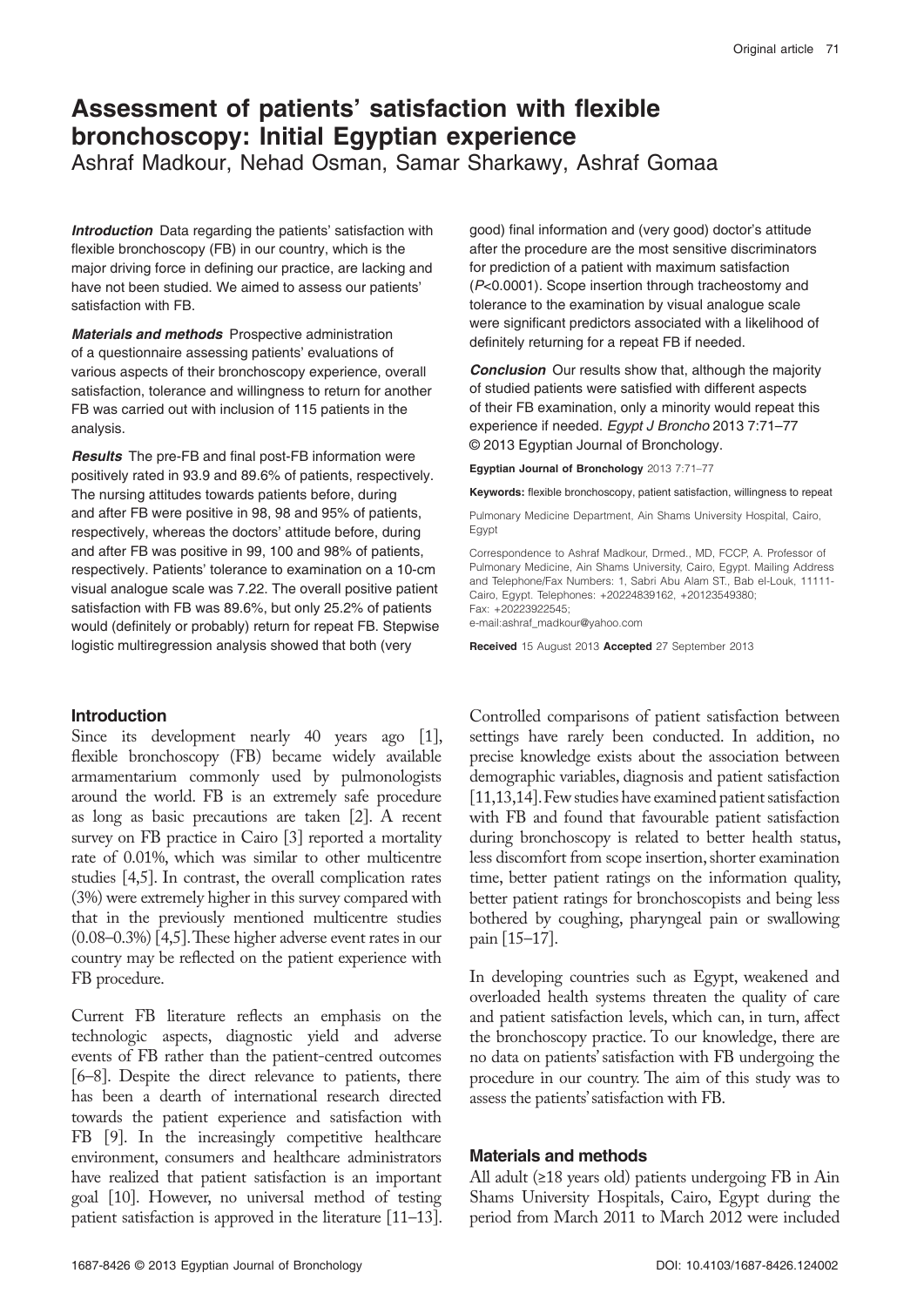in a prospective longitudinal cohort study to assess the patients' satisfaction with FB. All patients completed a standardized questionnaire form 1–48 h after FB. Exclusion criteria included previous undergoing FB, endotracheal intubation, mechanical ventilation and inability to answer or to complete the questionnaire. FB was performed in all patients under topical lidocaine anaesthesia, supplemental oxygen and pulse oximetry monitoring, according to the national and international standards of practice [3,18]. Conscious sedation was administered when needed as judged by the bronchoscopist. Approval was obtained from the local institutional board (Research Ethics Committee at the Faculty of Medicine, Ain Shams University, FWA 00017858, FMASU1262/2012).

All patients completed an Arabic questionnaire adapted from previous study on patients' satisfaction with FB (15,16) aided by an independent physician not related to the study when needed by the patients. The questionnaire included one question about patients' self-impression on his current state of health (Table 1) and 10 questions about patients' evaluations of various aspects of their bronchoscopy experience (Table 3). Each question was answered with a satisfaction scale including very good, good, fair and poor, corresponding to a point scale from 0 to 3, respectively. In addition, the questionnaire included the post-FB procedure symptom (frequencies and whether they bothered the patient or not) inquiry (Table 4) and patient-reported willingness to return for another FB. This willingness was measured using a fivepoint scale (definitely not, probably not, unsure, probably would and definitely would return). Visual analogue scale (VAS) was used to test tolerance to the examination on a 10 cm horizontal straight line. The end anchors of the scale were labelled as extreme boundaries of the sensation being evaluated. The tolerance to the examination on VAS (10 = very satisfactory; 0=totally unsatisfactory) as well as recall of the procedure on VAS (0 = do not recall any part of the procedure completely; 10=recall all parts of the procedure completely) were scored independently by the patients.

The following data were collected: sex, age, weight, height, level of education, smoking habits, comorbid illness, admission status (inpatient or outpatient), duration of the procedure, route of insertion, doses of midazolam and lidocaine, the different procedures performed during bronchoscopy and years of experience of the bronchoscopists. In addition, the exact time of performing the questionnaire after the FB procedure was recorded.

#### **Statistical analysis**

Standard statistical methods were applied. IBM SPSS statistics (V. 21, 2012; IBM Corp., Chicago, USA) was used for data analysis. Data were expressed as mean±SD

|  |  | Table 1 Patients' baseline characteristics |
|--|--|--------------------------------------------|
|  |  |                                            |

| Age (mean $\pm$ SD)                                                | $49.22 \pm 13.74$ |
|--------------------------------------------------------------------|-------------------|
| Sex $[n (%)]$                                                      |                   |
| Male                                                               | 91 (79.1)         |
| Female                                                             | 24 (20.9)         |
| Body weight $(kg)$ (mean $\pm$ SD)                                 | $77.4 \pm 13.37$  |
| BMI (mean±SD)                                                      | $27.69 \pm 4.47$  |
| Smoking habits [n (%)]                                             |                   |
| Nonsmoker                                                          | 32 (27.83)        |
| Current smoker                                                     | 46 (40)           |
| Ex-smoker                                                          | 37 (32.17)        |
| Comorbidities [n (%)]                                              |                   |
| DМ                                                                 | 12 (10.43)        |
| <b>HTN</b>                                                         | 14 (12.17)        |
| DM and HTN                                                         | 9(7.83)           |
| Others                                                             | 4(3.48)           |
| No                                                                 | 77 (66.96)        |
| Level of education $[n (%)]$                                       |                   |
| Illiterate                                                         | 20 (17.39)        |
| Primary school                                                     | 10 (8.70)         |
| Preparatory school                                                 | 21 (18.26)        |
| Secondary school                                                   | 16 (13.91)        |
| Institute                                                          | 29 (25.27)        |
| <b>Bachelors</b>                                                   | 19 (16.52)        |
| Admission status [n (%)]                                           |                   |
| Inpatient                                                          | 35 (30.43)        |
| Outpatient                                                         | 80 (69.57)        |
| Patients' self-impression on<br>current state of health $[n (\%)]$ |                   |
| Very good                                                          | 15 (13.04)        |
| Good                                                               | 58 (50.43)        |
| Fair                                                               | 35 (30.43)        |
| Poor                                                               | 7(6.09)           |

Data are presented as number and percentage unless otherwise indicated. DM, diabetes mellitus; HTN, hypertension.

for quantitative parametric measures in addition to both number and percentage for categorized data. Stepwise logistic multiregression analysis was used to search for a panel (independent parameters) that can predict the target parameter (dependent variable). Using logistic stepwise multiregression analysis, we can obtain the most sensitive panels that can predict the dependent variable. They were sorted according to their sensitivity to discriminate on the basis of their *P* values.

We hypothesized that there were a number of factors that could potentially affect patient decisions to return for bronchoscopy. To understand what contributed to the willingness to return for a repeat FB, we developed the regression models. These examined patient factors and care factors and their relationship to returning, and they also examined the association of other patient-reported outcomes with willingness to return.

#### **Result**

## **Study population characteristics and flexible bronchoscopy procedure**

During the study period from March 2011 to March 2012,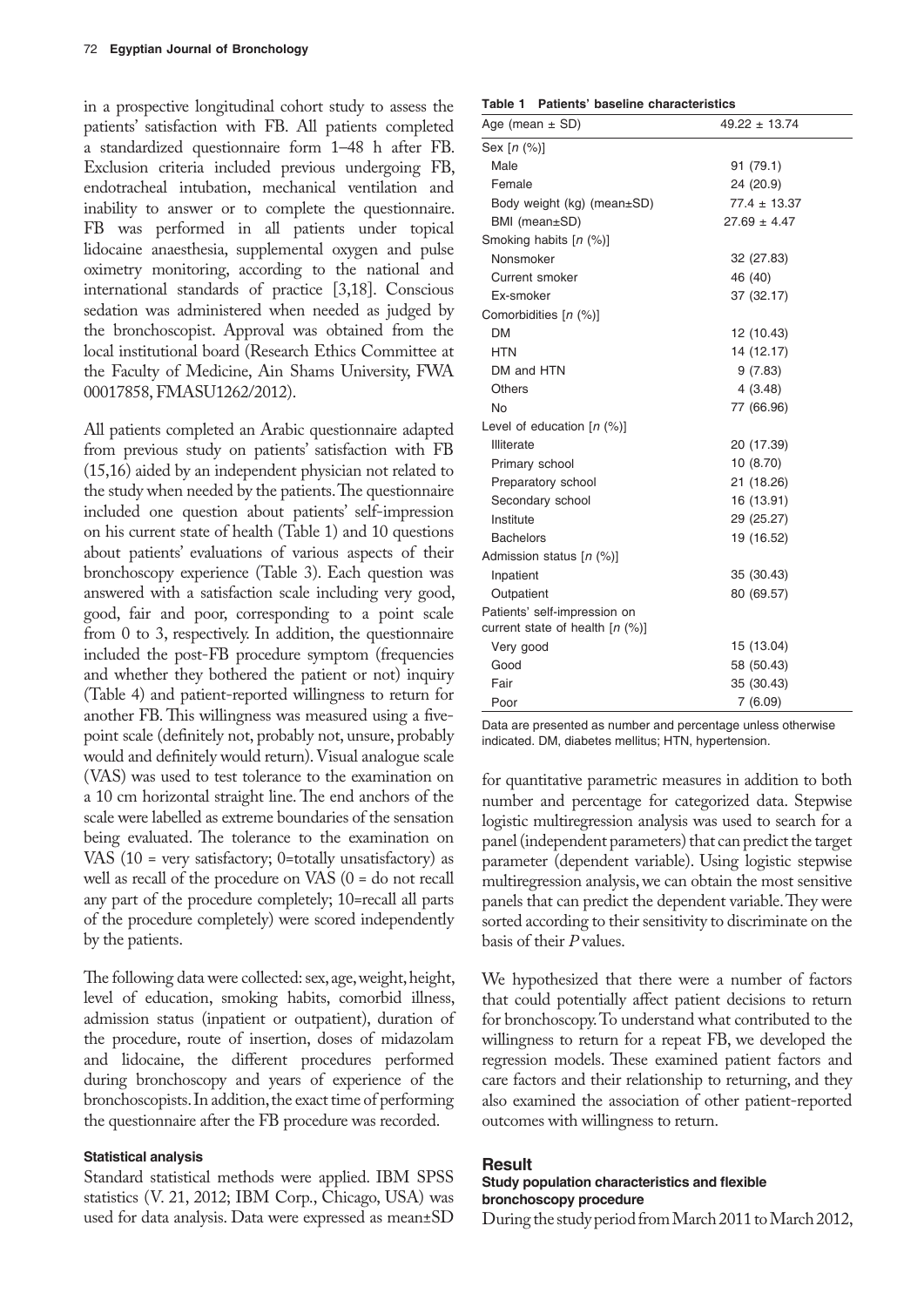117 eligible patients were identified. In all, 115 patients completed the questionnaire and were considered the study population, whereas two patients refused to share their views. Patient's detailed baseline characteristics and self-impression on his current state of health are shown in Table 1. The FB procedure data details are highlighted in Table 2.

#### **Patients' evaluations of their experience with flexible bronchoscopy procedure**

Patients' evaluations of various aspects of the bronchoscopy experience are shown in Table 3. The overall positive satisfaction with FB (98.6%) was very good, good and fair in 6.96, 46.96 and 35.65% of patients, respectively, and it was poor in only 10.43% of patients. Final information given about how to obtain test results (Table 3, question 9) was very good, good and fair in 6.09, 44.35 and 39.13% of patients, respectively.

Patients positively rated the doctor's attitude after FB as very good, good and fair (21.74, 51.30 and 25.22%, respectively). The median timing of performing the questionnaire was  $2.68 \pm 1.001$  h (range 1.0–6.0 h) after FB.

The median patient tolerance score to the examination was 7.22 using VAS (the tolerance score to the examination on VAS was 10 for very satisfactory and 0 for totally unsatisfactory), whereas the median score for patient recall of FB procedure was 8.35 using VAS (score for recall of the procedure on VAS was 0 if patient does not recall any part of the procedure completely and 10 if patient recalls all parts of the procedure completely).

#### **Patients' reported symptoms**

Post-FB procedure symptom frequencies are shown in Table 4, whether or not they bothered the patient. The most frequently reported symptoms were taste of anaesthesia (100%), coughing (73.04%), haemoptysis (57.39%) and throat pain (49.57%).

#### **Measures of patient satisfaction**

The overall satisfaction with FB was related to the

doctor's attitude after the procedure (Table 3, question 7) and the final information given (Table 3, question 9) as shown in Tables 5 and 6, respectively. Stepwise logistic multiregression analysis showed that both (very good) final information and (very good) doctor's attitude after the procedure are the most sensitive discriminators for prediction of a patient with maximum satisfaction (*P* < 0.0001) as shown in Table 7.

## **Willingness to return for repeat bronchoscopy**

The percentage of patients who reported that they would definitely return if they needed to repeat FB was 1.74% (2/115), whereas 23.48% (27/115) of patients would probably return, 35.65% (41/115) were unsure, 25.22% (29/115) would probably not and 13.91% (16/115) would definitely not return, if they needed to repeat FB (Fig. 1).

## **Table 2 Flexible bronchoscopy procedures data**

| Indications for FB $[n \ (\%)]$           |                   |
|-------------------------------------------|-------------------|
| Suspected cancer                          | 58 (50.43)        |
| Infiltrates                               | 23 (20)           |
| Haemoptysis                               | 21 (18.26)        |
| Others                                    | 16 (13.91)        |
| Scope insertion [n (%)]                   |                   |
| Nasal                                     | 106 (92.17)       |
| Oral                                      | 6(5.22)           |
| Tracheostomy                              | 3(2.61)           |
| Sampling method [n (%)]                   |                   |
| BAI                                       | 15 (13.04)        |
| <b>Brush</b>                              | 9(7.83)           |
| <b>BW</b>                                 | 88 (76.52)        |
| <b>TBx</b>                                | 4(3.48)           |
| <b>TBNA</b>                               | 15 (13.04)        |
| <b>Bx</b>                                 | 54 (46.95)        |
| Mean volume of lidocaine (mg)             | $224.26 + 11.399$ |
| Mean midazolam dose (mg)                  | $3.18 + 1.42$     |
| when used <sup>a</sup>                    |                   |
| Duration of bronchoscopy (min)            | $20.31 \pm 8.79$  |
| Years of experiences of<br>bronchoscopist | $7.75 \pm 4.80$   |

Data are presented as number and percentage unless otherwise indicated. BAL, bronchoalveolar lavage; BW, bronchial wash; Bx, bronchial biopsy; FB, flexible bronchoscopy; TBNA, transbronchial needle aspiration biopsy; TBx, transbronchial lung biopsy. a Midazolam was used only in 28 patients [28/115=24.35%].

|  |  |  |  |  |  |  |  | Table 3 Patients' evaluations of various aspects of the bronchoscopy experience |  |
|--|--|--|--|--|--|--|--|---------------------------------------------------------------------------------|--|
|--|--|--|--|--|--|--|--|---------------------------------------------------------------------------------|--|

| Questions                                            | Very good $[n (%)]$ | Good $[n (%)]$ | Fair $[n (%)]$ | Poor $[n (%)]$ |
|------------------------------------------------------|---------------------|----------------|----------------|----------------|
| How was preinformation before FB?                    | 19 (16.52)          | 50 (43.48)     | 39 (33.91)     | 7(6.09)        |
| How was nursing before FB?                           | 15 (13.04)          | 69 (60)        | 29 (25.22)     | 2(1.74)        |
| How was nursing during FB?                           | 23(20)              | 61 (53.04)     | 29 (25.22)     | 2(1.74)        |
| How was nursing after FB?                            | 10(8.70)            | 57 (49.57)     | 43 (37.39)     | 5(4.35)        |
| How was doctor's attitude before FB?                 | 36 (31.30)          | 51 (44.35)     | 27 (23.48)     | 1(0.87)        |
| How was doctor's attitude during FB?                 | 34 (29.57)          | 63 (54.78)     | 18 (15.65)     | 0(0)           |
| How was doctor's attitude after FB?                  | 25 (21.74)          | 59 (51.30)     | 29 (25.22)     | 2(1.74)        |
| How did you tolerate the scope insertion?            | 5(4.35)             | 36 (31.30)     | 55 (47.82)     | 19 (16.52)     |
| How was the final information after FB? <sup>a</sup> | 7(6.09)             | 51 (44.35)     | 45 (39.13)     | 12 (10.43)     |
| What is your overall satisfaction with FB?           | 8(6.96)             | 54 (46.96)     | 41 (35.65)     | 12 (10.43)     |

FB, flexible bronchoscopy. <sup>a</sup>Final information was given about what was found during the procedure, what to expect after the procedure and how to obtain the test results.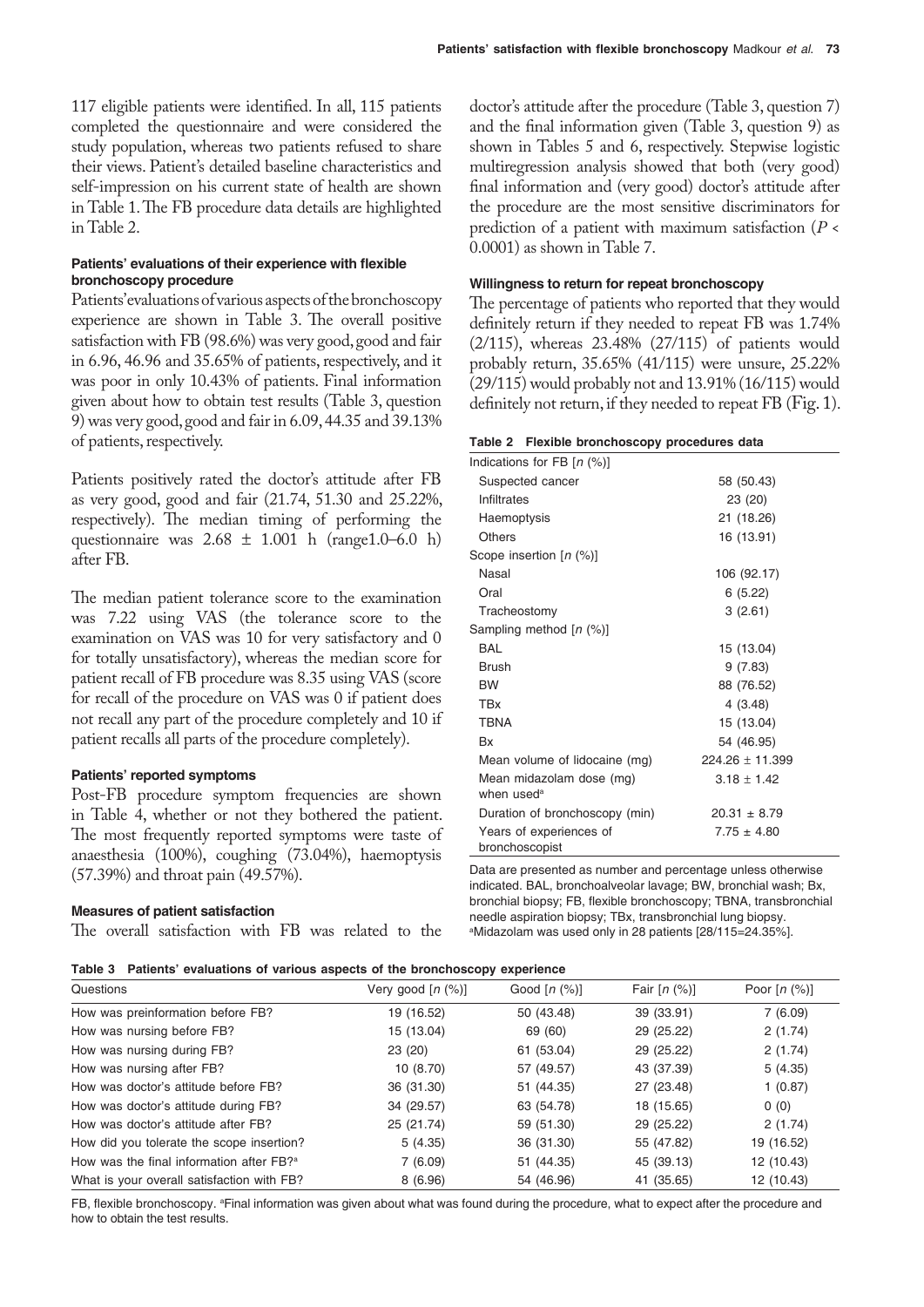**Table 4 Patient's reported symptoms**

| Symptoms                 | Number and<br>frequencies<br>[n (%)] | <b>Bothered</b><br>[n (%)] | Not bothered<br>[n (%)] |
|--------------------------|--------------------------------------|----------------------------|-------------------------|
| Taste of anaesthesia     | 115 (100)                            | 83 (72.17)                 | 32 (27.83)              |
| Cough                    | 84 (73.04)                           | 40 (47.62)                 | 44 (52.38)              |
| Haemoptysis              | 66 (57.39)                           | 16 (24.24)                 | 50 (75.76)              |
| Throat pain              | 57 (49.57)                           | 21 (36.84)                 | 36 (63.16)              |
| Swallowing pain          | 56 (48.70)                           | 19 (33.93)                 | 37 (66.07)              |
| Numbing/pain in nose     | 42 (36.52)                           | 21 (50)                    | 21 (50)                 |
| Difficulty in swallowing | 40 (34.78)                           | 13 (32.50)                 | 27 (67.50)              |
| Wheezes                  | 32 (27.83)                           | 28 (87.50)                 | 4 (12.50)               |
| Cough phlegm             | 27 (23.48)                           | 10 (37.04)                 | 17 (62.96)              |
| Shortness of breath      | 23 (20)                              | 21 (91.31)                 | 2(8.69)                 |
| Chest pain               | 21 (18.26)                           | 10 (47.62)                 | 11 (52.38)              |
| Chocking sensation       | 18 (15.65)                           | 15 (83.33)                 | 3(16.67)                |
| Nose bleeding            | 18 (15.65)                           | 14 (77.78)                 | 4 (22.22)               |
| Fever                    | 13 (11.30)                           | 6(46.15)                   | 7(53.85)                |
| Chills                   | 9(7.83)                              | 3(33.33)                   | 6 (66.67)               |
| Vomiting                 | 6(5.22)                              | 5(83.33)                   | 1 (16.67)               |

**Table 5 Relationship between the overall satisfaction with flexible bronchoscopy and the final information given**

|                               | Overall satisfaction           |                         |           |           |          |
|-------------------------------|--------------------------------|-------------------------|-----------|-----------|----------|
|                               | Very good Good Fair Poor Total |                         |           |           |          |
| Final information             |                                |                         |           |           |          |
| Very good                     |                                |                         |           |           |          |
| Count                         | 1                              | 6                       | 0         | 0         | 7        |
| % within overall satisfaction | 12.5                           | 11.1                    | 0.0       | 0.0       | 6.1      |
| Good                          |                                |                         |           |           |          |
| Count                         | $\overline{7}$                 | 32                      | 11        | 1         | 51       |
| % within overall satisfaction | 87.5                           |                         | 59.3 26.8 |           | 8.3 44.3 |
| Fair                          |                                |                         |           |           |          |
| Count                         | U                              | 12                      | 28        | 5         | 45       |
| % within overall satisfaction | O.O                            | 22.2                    |           | 68.3 41.7 | 39.1     |
| Poor                          |                                |                         |           |           |          |
| Count                         | 0                              | 4                       | 2         | 6         | 12       |
| % within overall satisfaction | 0.O                            | 7.4                     | 4.9       | 50.0      | 10.4     |
| Total                         |                                |                         |           |           |          |
| Count                         | 8                              | 54                      | 41        | 12        | 115      |
| % within overall satisfaction | 100.0                          | 100.0 100.0 100.0 100.0 |           |           |          |
| $P^*$                         |                                | 0.000                   |           |           |          |

\*Using the Pearson  $\chi^2$ -test, there was highly significant positive statistical correlation [*P* = 0.000].

## **Factors associated with willingness to return for repeat flexible bronchoscopy**

Stepwise logistic multiregression analysis showed that the most sensitive discriminators for prediction of a patient who would definitely return for a repeat FB are site of scope insertion (tracheostomy vs. mouth or nose) and tolerance to the examination assessed by the VAS score (Table 8). The likelihood of definitely returning was higher when the bronchoscope was inserted through tracheostomy rather than when it was inserted through the mouth or nares.

These results are significant predictors of patient

|           | Table 6 Relationship between the overall satisfaction with |  |  |
|-----------|------------------------------------------------------------|--|--|
|           | flexible bronchoscopy and the doctor's attitude after the  |  |  |
| procedure |                                                            |  |  |

|                                          | Overall satisfaction           |                         |     |        |                     |
|------------------------------------------|--------------------------------|-------------------------|-----|--------|---------------------|
|                                          | Very good Good Fair Poor Total |                         |     |        |                     |
| Doctor's attitude after<br>the procedure |                                |                         |     |        |                     |
| Very good                                |                                |                         |     |        |                     |
| Count                                    | 5                              | 16                      | 3   | 1.     | 25                  |
| % within overall satisfaction            | 62.5                           | 29.6                    | 7.3 |        | 8.3 21.7            |
| Good                                     |                                |                         |     |        |                     |
| Count                                    | 2                              | 29                      | 23  | 5      | 59                  |
| % within overall satisfaction            | 25.0                           |                         |     |        | 53.7 56.1 41.7 51.3 |
| Fair                                     |                                |                         |     |        |                     |
| Count                                    | 1                              | 9                       | 15  | 4      | 29                  |
| % within overall satisfaction            | 12.5                           |                         |     |        | 16.7 36.6 33.3 25.2 |
| Poor                                     |                                |                         |     |        |                     |
| Count                                    | $\Omega$                       | $\Omega$                | 0   | 2      | $\mathcal{P}$       |
| % within overall satisfaction            | 0.0                            | 0.0                     | 0.0 | 16.7   | 1.7                 |
| Total                                    |                                |                         |     |        |                     |
| Count                                    | 8                              | 54                      | 41  | 12 115 |                     |
| % within overall satisfaction            | 100.0                          | 100.0 100.0 100.0 100.0 |     |        |                     |
| $P^*$                                    |                                | 0.000                   |     |        |                     |

\*Using the Pearson  $\chi^2$ -test, there was highly significant positive statistical correlation [*P* = 0.000].

**Table 7 Stepwise logistic multiregression analysis between both final information given and the doctor's attitude after the procedure with maximum satisfaction**

| Parameters                               | Regression coefficient | P       | Significance |
|------------------------------------------|------------------------|---------|--------------|
| Final information                        | $+0.4614$              | 0.00000 | HS.          |
| Doctor's attitude<br>after the procedure | $+0.2684$              | 0.00216 |              |

HS, highly significant.

**Table 8 Multivariable analyses to predict the likelihood of returning for repeat flexible bronchoscopy**

| Parameters                                                                | Regression coefficient P |         | Significance |
|---------------------------------------------------------------------------|--------------------------|---------|--------------|
| Scope insertion<br>through tracheostomy<br>(as against mouth or<br>nares) | $+0.6344$                | 0.00435 | НS           |
| Tolerance to FB <sup>a</sup>                                              | $+0.2665$                | 0.00000 |              |

FB, flexible bronchoscopy; HS, highly significant. <sup>a</sup>Assessed by visual analogue scale.

satisfaction after adjusting for other factors, including medication use, age, sex, weight, height, education, health status, indication of FB and bronchoscopy sampling methods. The presence of pain, coughing phlegm, haemoptysis, nasal bleeding and chills was negatively associated with a willingness to return for repeat FB, although the association was not statistically significant  $(P > 0.05)$ .

## **Discussion**

This is the first prospective study to assess patients' satisfaction with FB in Egypt. The results of this study showed that the overall positive patient satisfaction with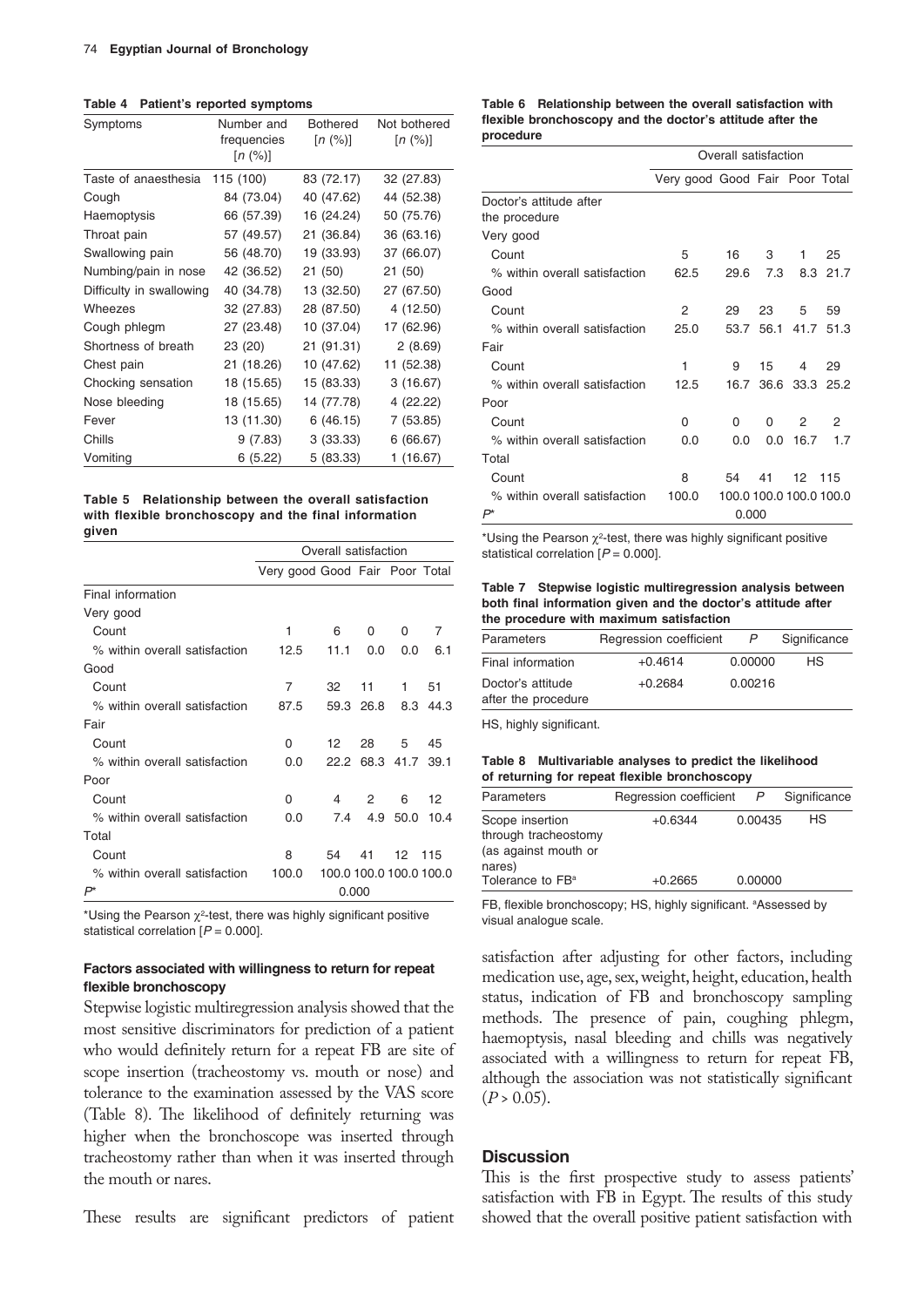

FB was 89.6%. In contrast, only 25.2% of patients would (definitely or probably) return for repeat FB if needed. Scope insertion through tracheostomy and tolerance to the examination by VAS were significant predictors associated with a likelihood of definitely returning for a repeat FB if needed.

Patient tolerance to invasive procedures is emphasized more nowadays, as it is an important aspect of service quality [10,12,19]. However, no universal method for measuring patient satisfaction exists, which limits the possibility of comparing studies [11–13].

In the present study, quantification of patient satisfaction with FB utilizing direct question – 'What is your overall satisfaction with  $FB$ ?' – showed that the overall positive patient satisfaction with FB was 89.6%. Comparable overall patient satisfaction with FB (98%) was obtained by Bernasconi *et al.* [16] utilizing the same direct question. However, quantification of patient satisfaction through indirect question 'willingness to return for repeated FB' showed that only 25% of our studied patients would return for repeat FB. It has been previously emphasized that patient satisfaction is closely associated with willingness to return for the procedure if needed again [20]. However, asking that question to the patient seems hypothetical, as the indications for repeat bronchoscopy is rare and the bronchoscopist always concentrates on fulfilling the goals of the procedure rather than improving patient satisfaction [21]. In addition, the willingness to repeat FB cannot be taken solely as an indicator of patient satisfaction, as other factors may influence the decision to repeat, such as the cost of the procedure, insurance coverage and the proximity of service. Compromising any aspect of diagnostic or therapeutic manoeuvres solely for enhanced patient satisfaction would be impractical [21].

There are wide variations in the level of overall willingness to return for a FB in the literature (13–98%) [15,16,22–25]. This might be attributed, in part, to the cultural and geographical factors. Lower range of results (13 and 25%) was observed in a Korean study [22] and current Egyptian study, respectively, whereas higher range of results (41, 65, 72, 93 and 98%) was observed in Spanish, Japanese, Indian, North American and Swiss studies, respectively [15,16,24,25]. In addition, no or seldom use of sedative and/or analgesic in some studies may explain these wide variations [22–24]. In the current study, several explanations are possible for low (25%) overall willingness to return for a FB. First, a sedative premedication for FB was used only in 24% of studied patients. In fact, the use of sedation is associated with improved overall tolerance, patient perception and willingness to return for a FB [26,27]. Second, our question about willingness to return did not include the clause, 'if necessary', which might have reflected the patient responses that were more emotional than rational [22].

This study showed that both (very good) final information given and (very good) doctor's attitude after FB are predictors for the patients with maximum satisfaction. Similar association between the information provided to patients and patient satisfaction has been found in bronchoscopy and other settings such as gastrointestinal procedures [15,28]. Not only the prebronchoscopy and immediate postbronchoscopy information provided increased patient satisfaction [15,18], but also a postbronchoscopy visit 24 h after the FB significantly improved patient tolerance to FB without changing the procedure technique [22]. In addition, the doctor's attitude towards his patient has led to better patient ratings of the physician quality and hence the patients may be more satisfied with the procedure [15,22]. Thus, clinicians should attempt to provide more attentive patient care and information and should have positive attitudes to improve patient satisfaction with FB.

In our study, there were two factors that were significantly associated with a likelihood of definitely returning for a repeat FB: scope insertion through tracheostomy and tolerance to the examination assessed by VAS. Less discomfort from scope insertion has been previously associated with willingness to return for repeat FB [15]. Thus, the finding of definitely returning was higher when the bronchoscope was inserted through tracheostomy. Insertion of bronchoscope through nose or mouth is associated with pain, trauma and gag reflex. Whether FB is best performed through the transnasal or transoral approach has been debated by the experienced bronchoscopists [29,30].

Previous studies have utilized patient VAS score of tolerance to specific symptomatology as a measurement for satisfaction with FB [17,26]. Hadzri *et al.* [17] reported that VAS score for cough perception is the most reliable